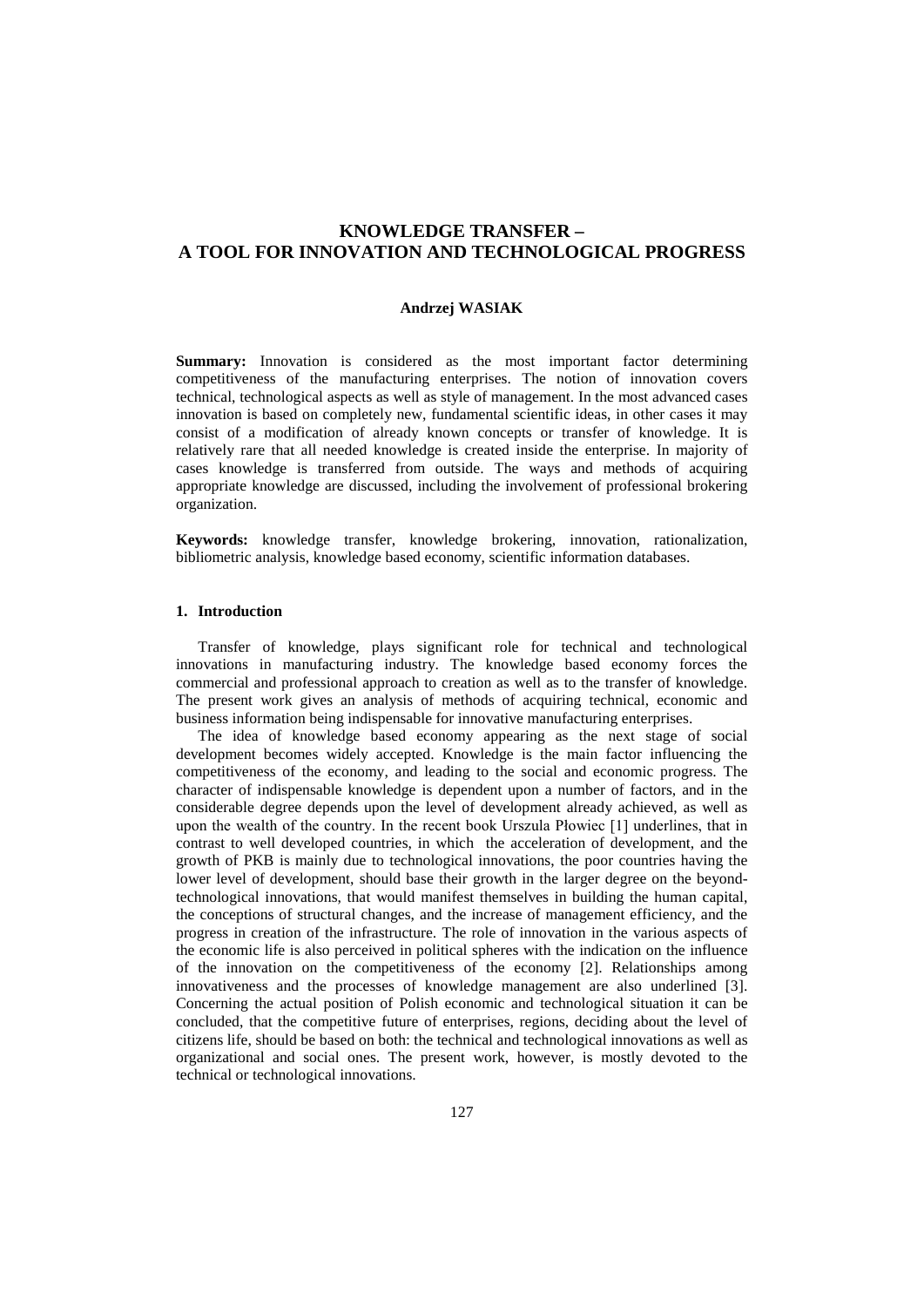The aim of this work is an analysis of the processes of knowledge transfer directed to support innovation in manufacturing enterprises. The next aim is the discussion the tools, available to the broker of knowledge as well as the discussion of the requirements and expectations posed by potential partners and customers.

#### **2. Knowledge and Innovation**

According to the traditional way of thinking knowledge is created as a result of scientific investigations. The science is known as the sphere of the man's intellectual activity aimed to understanding of existing reality. Traditionally, cultivation of science, and consequently creation of knowledge is the domain of scholars specializing in the definite disciplines, and organized at universities or research institutes. Scientists observe a reality and pose questions regarding unknown aspects of reality. In situations when answer cannot be found in the existing literature, they look for own solutions creating the own explanations. Since the particular conception is created, its development leads to the broadening of knowledge, what means understanding of the laws obeyed by the observed phenomena. In this pattern of building the knowledge, usually basic or fundamental, the explorer is not often able to figure out what practical use can be made out of the formed knowledge. The understanding of mechanisms ruling the chosen fragment of the nature is sufficient to be considered as a scientific result. The development of knowledge can schematically be considered as waves circularly propagating from randomly generated centers. In the picture shown in Fig. 1 the ideas represented by individual circles appear and grow on the field of ignorance. The probability that arbitrarily chosen point on the field is not reached by any of the circles, or reached by only one, or eventually covered by several circles can be expressed through Poisson equation:

$$
f(n; \lambda) = \frac{\lambda^n e^{-\lambda}}{n!}
$$
 (1)

where:  $\lambda$  is the expectancy for a number n of covering circles.

The cumulative probability corresponding to this distribution resembles logistic curve, which on the other hand is frequently observed in bibliometric research describing time dependence of a number of publications appearing in a new field of research. The saturation observed after some time, can probably be interpreted as a signal of maturity of the discipline. It could indicate a possibility of applications.

The exchange of knowledge among various research centers occurs through publications and personal contacts - the exchange of the staff and as a rule has the noncommercial nature. The model, described above, can be considered as an example of the Mode 1 style of the scientific progress [4]. A new paradigm, described by Gibbons [5] as Mode 2, requires that knowledge is created in the context of application, become transdisciplinary and heterogeneous; moreover its formation takes place in diverse organizations.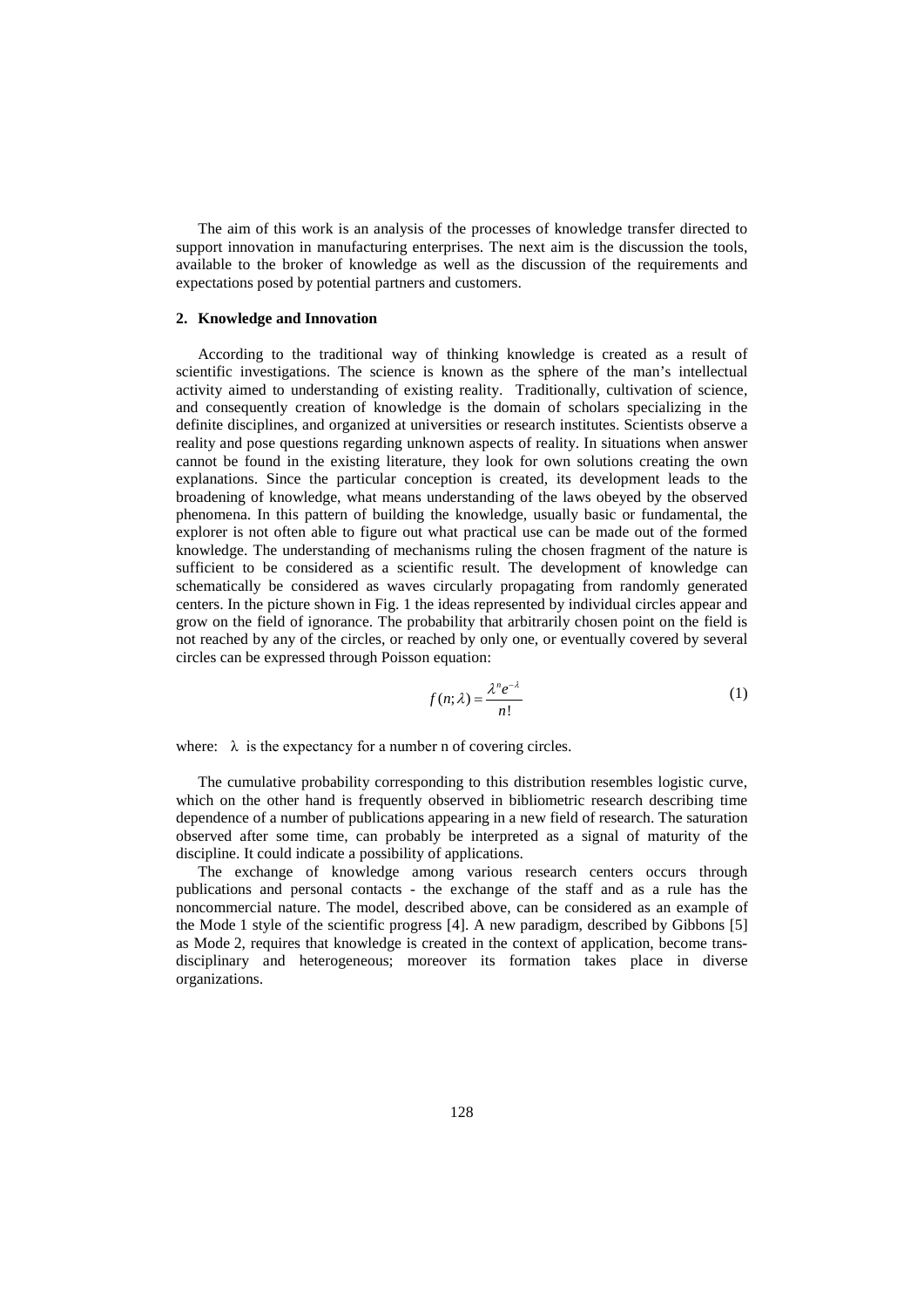

Creation of knowledge should also be accompanied by enlarged social responsibility, and should be subjected to evaluation of its quality. Brokering of knowledge is also mentioned in this paper, and is attributed to the form of governmental activity. In the later publication [6] it is pointed out that knowledge cannot be considered as a public good, but becomes the intellectual property – become the good (or may be the commodity), which is produced and sold similarly to material goods. Such approach forces a revision of the traditional way of dissemination of scientific knowledge through publication of results, and also might affect the ways of evaluation and rewarding creators. In the hitherto existing system, when the pressure is laid on the publication of produced knowledge, the creator's reward is only in small degree dependent on social or technological usefulness of the formed knowledge. Postulated (Mode 2) change of the paradigm of science creation also attracts the change of the approach to the publication of results. In the existing approach, especially in natural and technical sciences, the full description of the solution is expected to appear in publication, enabling repetition of the conducted experiment, and the acquaintance of details of executed investigations being available since the moment of publication. As a result the knowledge contained in publication becomes the public good. In the new approach, if produced knowledge has to be available on commercial principles, the publication will perhaps have only the marketing character - informing about the existence of the solution, rather than making accessible the solution itself. This will make possible drawing the advantage from performed research to the creators of knowledge and their employers. As one can judge, produced knowledge will be priced according to its readiness for application, and according to the potential profits resulting from the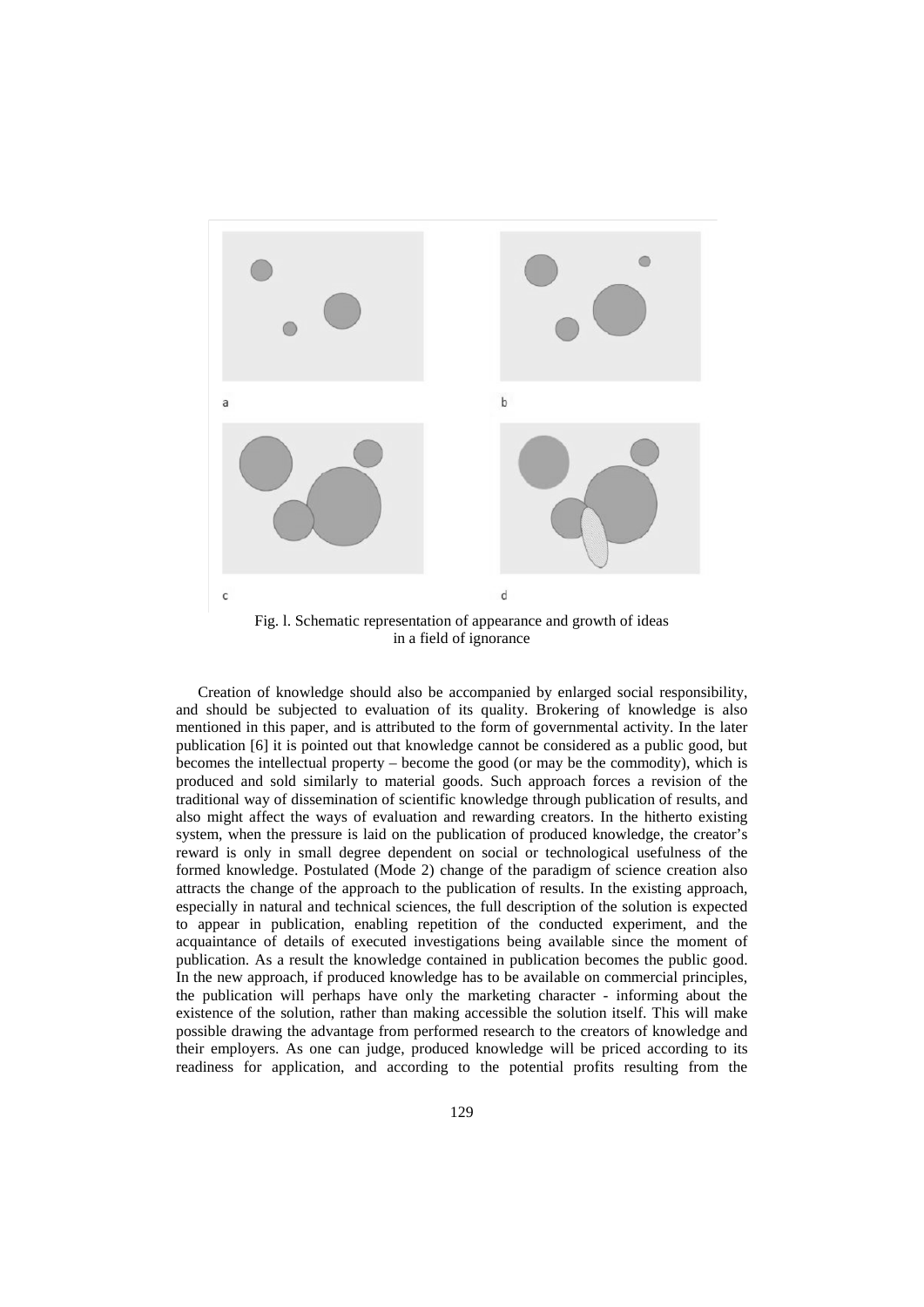perspectives of implementation. From the second side, it should be concerned that basic knowledge, outdistancing current needs of application can be esteemed considerably lower, and with evident damage for the progress, might harder find buyers. Maybe that funding of this part of knowledge will stay the domain of the state patronage, or the long-sighted politics of the most powerful business organizations.

#### **3. The Processes of Knowledge Creation and Transfer**

Conviction, that knowledge necessary to the accomplishment of the innovation always comes from the results of basic research, being conducted on high degree of the abstraction, if such ever existed, would rather belong to naive or utopian one. The practice shows, that in many cases discoveries that made up the basis for the rise, and the development of whole fields of industry, had appeared as a result of the simple observations of facts and were applied in the practice without deep understanding of the essence of the exploited phenomena. The investigations, including the basic ones, leading to the understanding of used phenomena were conducted considerably later and doubtless they contributed to the improvements of already existing technology. One can observe such situation e.g. in the synthetic fibers industry [7], which came into being already in 19-th century (Chardonnet 1885, Cross, Bevan, Beadle 1892 and many different authors of the technology), while the first publications related to the physical fundamentals of this technology appeared in r. 1932 (Carothers), when powerful industrial companies, using the number of the various variants of production technology, already existed. One can therefore draw out the conclusion regarding the variety of mechanisms and processes, which might realize the technological innovation. An attempt to illustrate those processes is shown on Fig. 2. It is assumed here, that the knowledge, which in final phase leads to innovation, can be created in two ways: as a result of the superficial observation of the reality, as well as the result of basic investigations, aimed to understand phenomena existing in the reality. The exchange (transfer) of information exists among observation and basic investigations. Questions and problems posed to the explorers of basic sciences in the considerable measure come from the observation. The results of fundamental investigations, in the turn, can stimulate new observations, and the search for new phenomena. Conclusions from the observation, not necessarily accomplished on the way of formalized and the correct pattern of the inference (named here as intuitive knowledge) are subjected to verification through the comparison with the results of the fundamental investigations, both experimental and theoretical, and recently enriched by computer simulations. This fragment of knowledge creation can build the closed loop leading to subsequent refining of the level of understanding of the reality. The idea, leading to the practical use, can appear as a result of both types of knowledge (intuitive and scientific as well). The practical realization of the idea requires, however, execution of further investigations and conduction of the development projects. The main question that has to be solved in the case of application research is the way that should be used to achieve the required goal. The aims of these works is known (assumed or required) and clearly defined, however the way of the realization wakes the doubts which have to be solved. These works can bring the rise of completely new product, or completely new technological process, but also to the improvement or modification of existing ones. Hence, we have the invention in the first case, and rationalization in the other. The invention, and sometimes exceptionally original result of rationalization, can be registered at the patents office in the aim to obtain the protection of the intellectual property. Yet the last stage and the true aim of R&D activity is the implementation of the results to the production.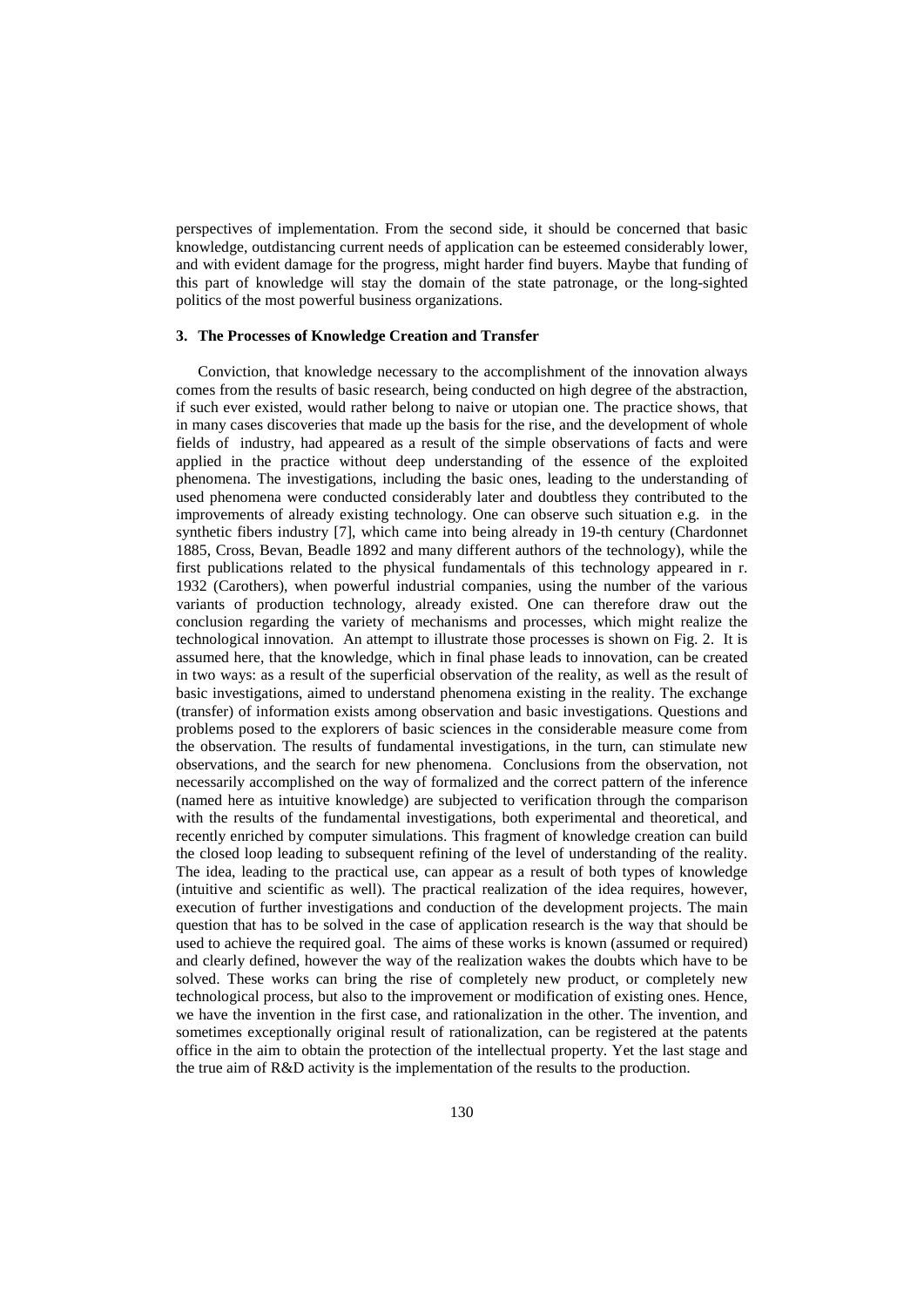

Fig. 2. The schematic representation of leading to the innovation processes of creation and the transfer of knowledge

Fig. 1 shows several places, in which the transfer of knowledge or the transfer of information occurs. At this place we can attempt to specify the role that can be played by the broker of knowledge. It seems that research and development, and the preparation to the implementation are the stages on whose broker of knowledge can be particularly useful.

#### **4. Sources and Ways of Knowledge Procuring**

The electronic sources of information are at present the most effective resources of knowledge, technical or technological as well as economic or business type. The consortium acting as one of the largest providers of scientific and technical information is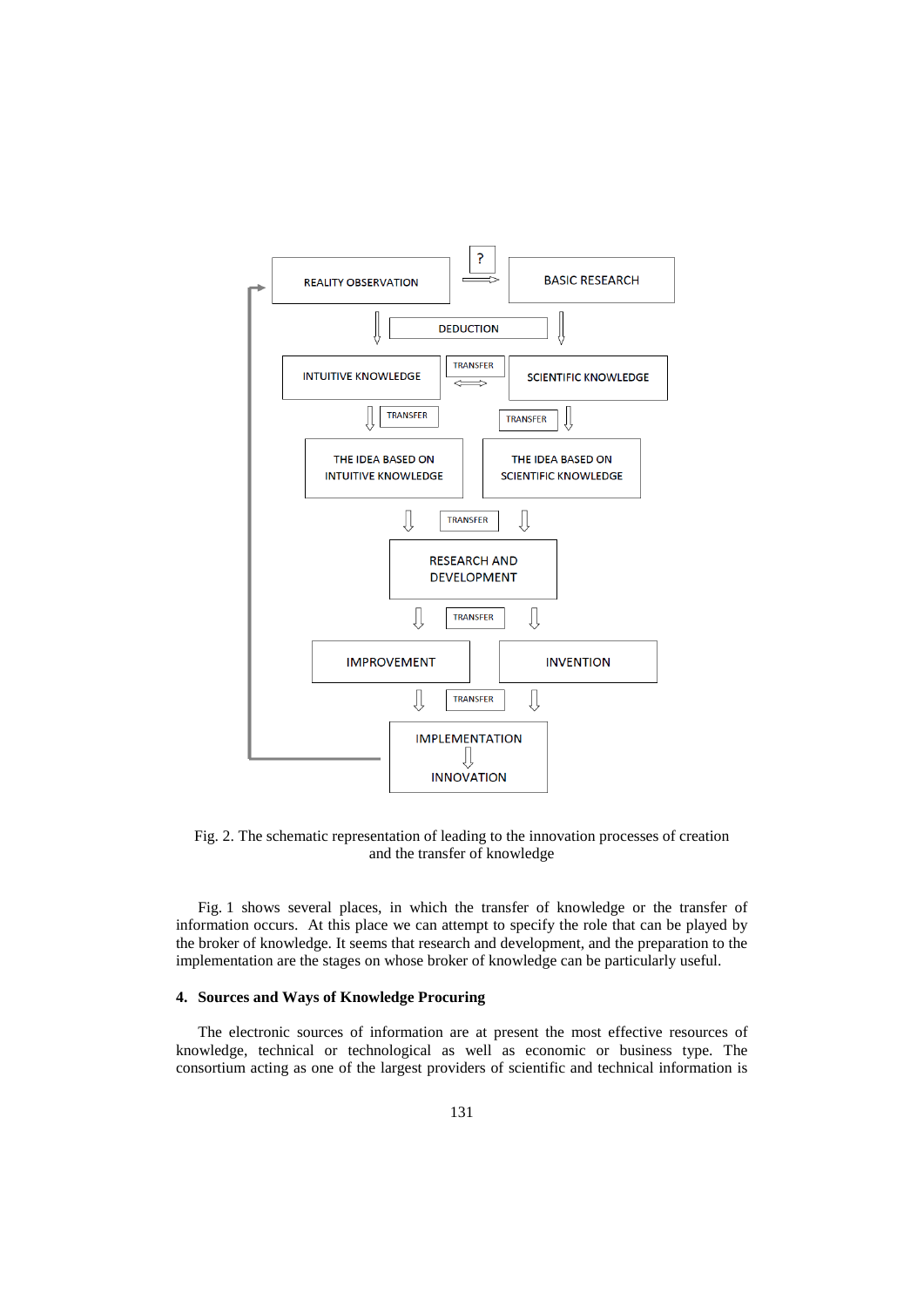known under the name STN-International. The American publisher of the Chemical Information Service (Chemical Abstract Service) and the German Institute of Scientific-Technical Information (Fachinformationszentrum Karlsruhe) compose the consortium. Japanese Institute of Chemical Scientific and Technical Information (Japan Association for International Chemical Information), and Japanese Agency of Science and Technology (Japan Science and Technology Agency) co-operate with them closely.

The consortium possesses many representatives in the various countries of Europe, and also in other areas of the world. Many manufacturers of the databases cooperate with STN, what in the present moment gives as the result above 200 thematic databases covering various fields of science, technique and business being accessible in the net. The thematic range covers: life sciences, biotechnology, pharmacology, chemistry, physics, energetics, engineering, materials science, the medicine and toxicology, agriculture and the protection of crops, and also environment protection. Bibliographic data, and the full texts of documents published in various sources are accessible. Contained are also bases of numeric data giving the various properties of materials, substances, thermodynamic characteristics. From the viewpoint of technical and technological innovations the particularly important position is Derwent Patent Index assuring access to the huge number of patents. Patent bases and a number of other databases, such as COMPENDEX, INSPEC, CAS, DERWENT PATENT INDEX, and many others can be searched simultaneously, what makes possible detection of correlations of information contained in various bases. The access to databases is assured by means of several types of tools – the software facilitating connection and formulation of a query. The following belong to the mentioned:

- **STN Express** -the program that should be installed on the user's computer to enable the search the databases and elaboration of the results
- *STN on the Web* -the internet window lets the access to about 180 bases and enables formulation of a query using instructions and functions of the language MESSENGER that facilitates formulation of advanced query and offers many auxiliary tools.
- **STN Easy** the internet form letting access to the limited number of bases (about 80) -allowing to write down the key words of query to the individual columns of the form.

STN offers auxiliary programs, such as *STN AnaVist* enabling the analysis of the group of the results in order to reveal regularities, or *STN ® Viewer ™* facilitating preview and the analysis of the patents of retrieved by means of suitable query.

The similar set of services, and the own searching tools offers *ISI WEB of Knowledge* that administers a set of databases produced by Institute for Scientific Information, being the part of the Thomson Reuters Corporation. *Science Citation Index Expanded* and *Social Science Citation Index* are the most important databases available from this institution. These databases deliver the number of citations of the investigated document that appear in the documents written by various authors as well as give the details of publications, in which the citation appears. This creates the possibility of the judgment of the popularity of a given publication and following the flow of ideas contained in the specified publication. It also makes a possibility to examine nets of connections between centers creating scientific conceptions. This becomes one of the essential methods of the s. c. bibliometric analysis. The databases also make possible estimation of the speed of the increase of the number of publications as a function of time, what informs about the degree of development of the given field of science, or even of development of relatively narrow scientific conception. Bibliometric analyses also lead to the quantification of the efficiency indices of both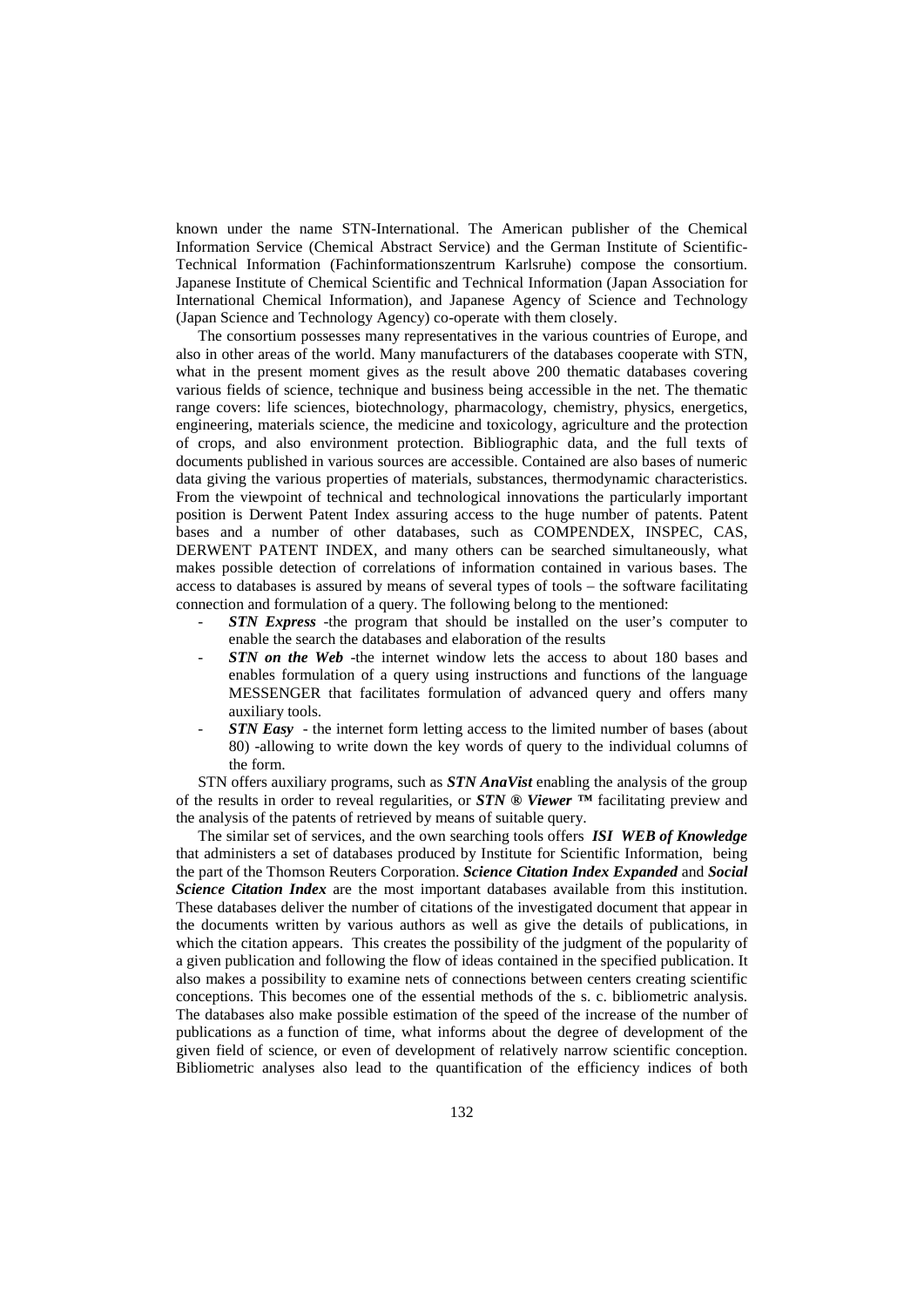individual scholars, and scientific organizations. Among the providers of information it is not possible to skip the database *Science@Direct* and related scientific search engine *Scirus* (< http://www.scirus.com>) led by the publishing house Elsevier. The search engine serves both: documents accumulated in the database and those accessible in the Internet. One should also remember Cambridge Scientific Abstracts (*CSA*) collecting great amount of the summaries of scientific documents from many fields of the science from humanities, through natural, to technical sciences. The option *ProQuest Deep Indexing,* enlarging the potential of searches is indeed accessible in some CSA-databases. Unusually useful, although not unique, in searching in the resources of the Internet, especially when searching for the institution, or a commercial offer is **Google** search engine, and also for scientific information, is the search engine **Google Scholar** directed towards scientific searches. Important possibility, especially valuable for technical sciences and engineering, is search for data collected in databases by many governmental, as well industrial institutions. Those databases, although accessible to the public, are not indexed by usual Internet search engines. Helpful tool for finding such information resources is the COMPLETE PLANET search engine (http://aip.completeplanet.com/) which is specialized in s. c. deep web searching and also contains catalog of many resources.

The tools mentioned above do not make up the exhausting review of the possibility, particularly in the face of rapid development of the already existing, and appearance of new sources of information. More detailed description is given in the book [8]. Perspectives of the development of the semantic web create a chance for development of new tools for the search of information.

The transformation of information into knowledge is important task of both the broker of knowledge and the scientist or engineer through making analyses, and also syntheses of data coming from various sources, the drawing conclusions regarding trends, making prognoses, and also evaluation of collected data. Considerable part of documents placed in the professional databases, in electronic periodicals (on-line), digital libraries is subjected to the review by reviewers well-chosen by the publisher. This reduces risk of publishing incorrect, or the dishonest opinion, but does not eliminate it entirely. However in the case of internet window, the owner can put any contents and nobody beyond the recipient makes the verification of these contents. User of such resources has to be prepared, that he will be responsible for the sense of chosen content and responsible not only morally, but also financially.

#### **5. Knowledge Brokering**

Often one can notice that the both researchers engaged at the universities, as well as in the R&D institutes do not have skills and experience in business, neither have indispensable contacts to business organizations. Their professional education, and the way of thinking, at least so far, runs away these categories from activities, which are characteristic for the business practitioners. These last, in the turn, have sufficient amount of current occupations that prevent them to observe the up to date progress of scientific investigations. This causes a gap in knowledge sharing between the both categories of actors. The filling of this gap would be the role of the broker of knowledge. This role cannot exclusively be comprehended as the working on the order. The intelligent businessman himself will find necessary device, or a new product, if he knows what he needs. Yet a businessman might often specify the functions he would expect from new and maybe still non-existing solution. The broker could, therefore, basing on his knowledge and the experience, direct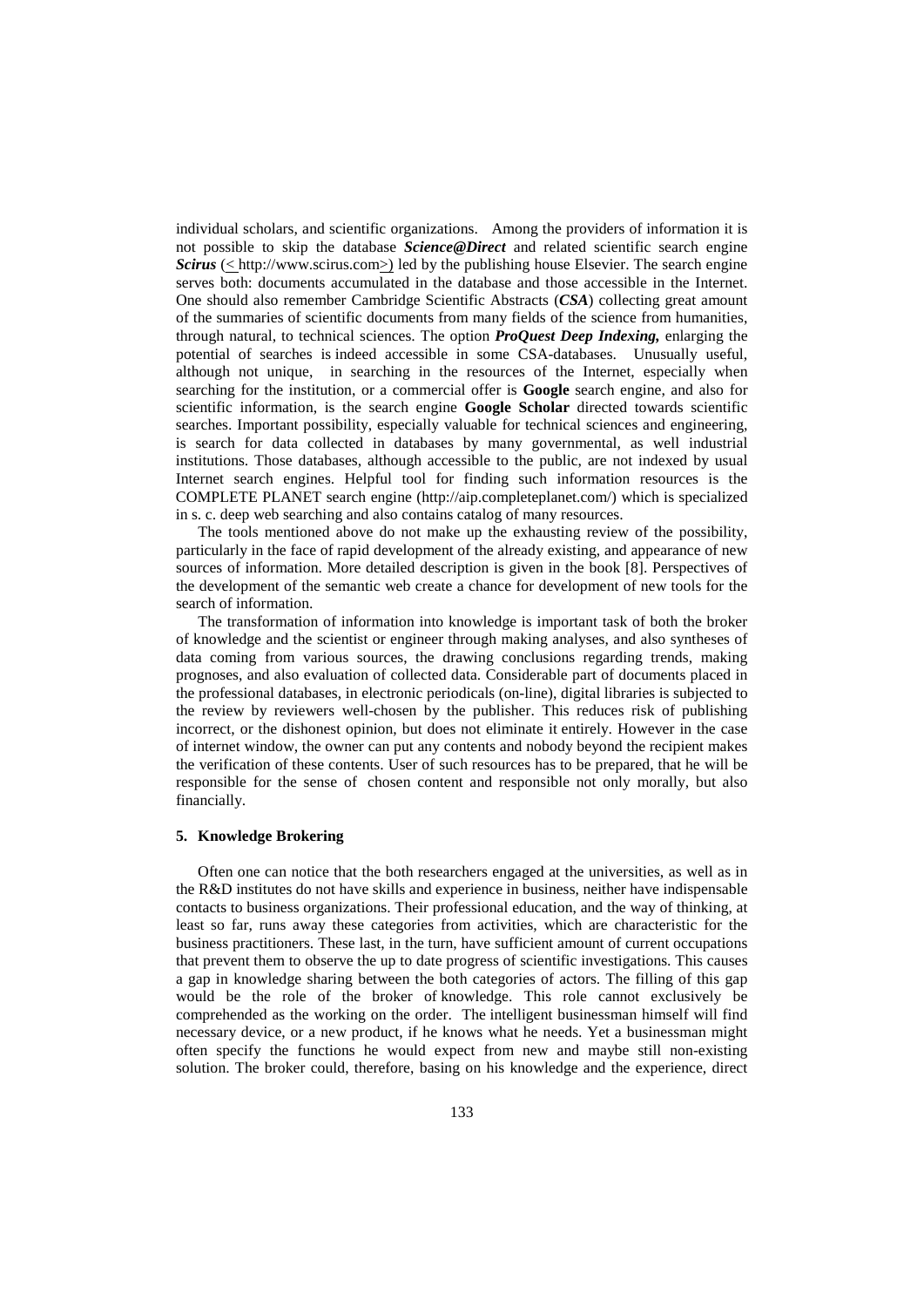questions to the manufacturers of equipment or to the research centers, which could propose the number of solutions or to conduct investigations aimed to find appropriate solution. It can be concluded, that the broker of knowledge has to be active, he has to keep contacts with businesses, and know as well as be able to foresee their needs, he should also be in contact with research organizations, participate in the symposia, conferences, and technical fairs, and be able to notice novelties that hold promises of the perspectives use. In spite that personal contacts facilitate the meeting of the realities of the business as well as the scientific world they cannot be sufficient for professional activity of the broker of knowledge. He has also used different sources and ways of procuring information and necessary knowledge. Analysis of the literature, both technical, and business one, is one of the basic ways. A dozen or so years ago studying the literature would force to the longlasting sojourn in libraries, today completely new possibilities creates the access to the resources existing in the electronic form. The considerable part of these resources is accessible against payment through several providers. The height of prices, in the essential way depends on the way of access, the type of the document, and also the kind of provider. Certain part of documents is accessible free of charge, but there is the no certainty of credibility of obtained documents, neither the certainty of completeness of knowledge accessible in this way.

The broker of knowledge can, therefore, establish the important link for the transfer of knowledge and the transfer of technology. One can figure out the both: activity specialized in the definite field, as well the one covering the wide spectrum of knowledge from various disciplines obtained through influence and the synergy of opinions from experts working in various fields. The activity should not be directed only on giving the answer on the concrete order – it should rather depend on permanent contacts with the scientific and business reality, building own databases enabling bibliometric analysis (cf. Narin [9], Janssens [10], Mayr P. [11], Kozłowski [12, 13]), publication of bulletins informing about the condition of knowledge in various fields. From the bibliometric analyses one can also infer about the level of the maturity of the studied scientific or technological discipline, and resulting ability to creating applicable solutions.

The way of funding the broker's office is the important question, particularly in the initial period, when there is still no grounded conviction about usefulness of such organization and the usefulness of delivered knowledge, and also about positive role of this knowledge in formation of the innovativeness of the customer in creation of its position in business surroundings. It seems, that funds supporting the innovativeness of enterprises, and also the Business Angels should take into the attention that this type of enterprises can create the fundamentals of the knowledge based economy, and create the perspective of the future development of the broker itself as well as co-operating enterprises.

The issues of the ethical nature are the next question to which one should pay an attention. The delivery of knowledge to the particular firm, especially when it is done on the order, must fulfill the requirements of the mutual confidence and discretion in the reference to the area of interests, and the range of the knowledge which the customer administers - this cannot happen to become publicly accessible. Consequently the relationships have to similar to that which arise among employer and his adviser, or the legal representative, or also between the bookkeeper and his customer, or generally among employers and consignees connected with outsourced services.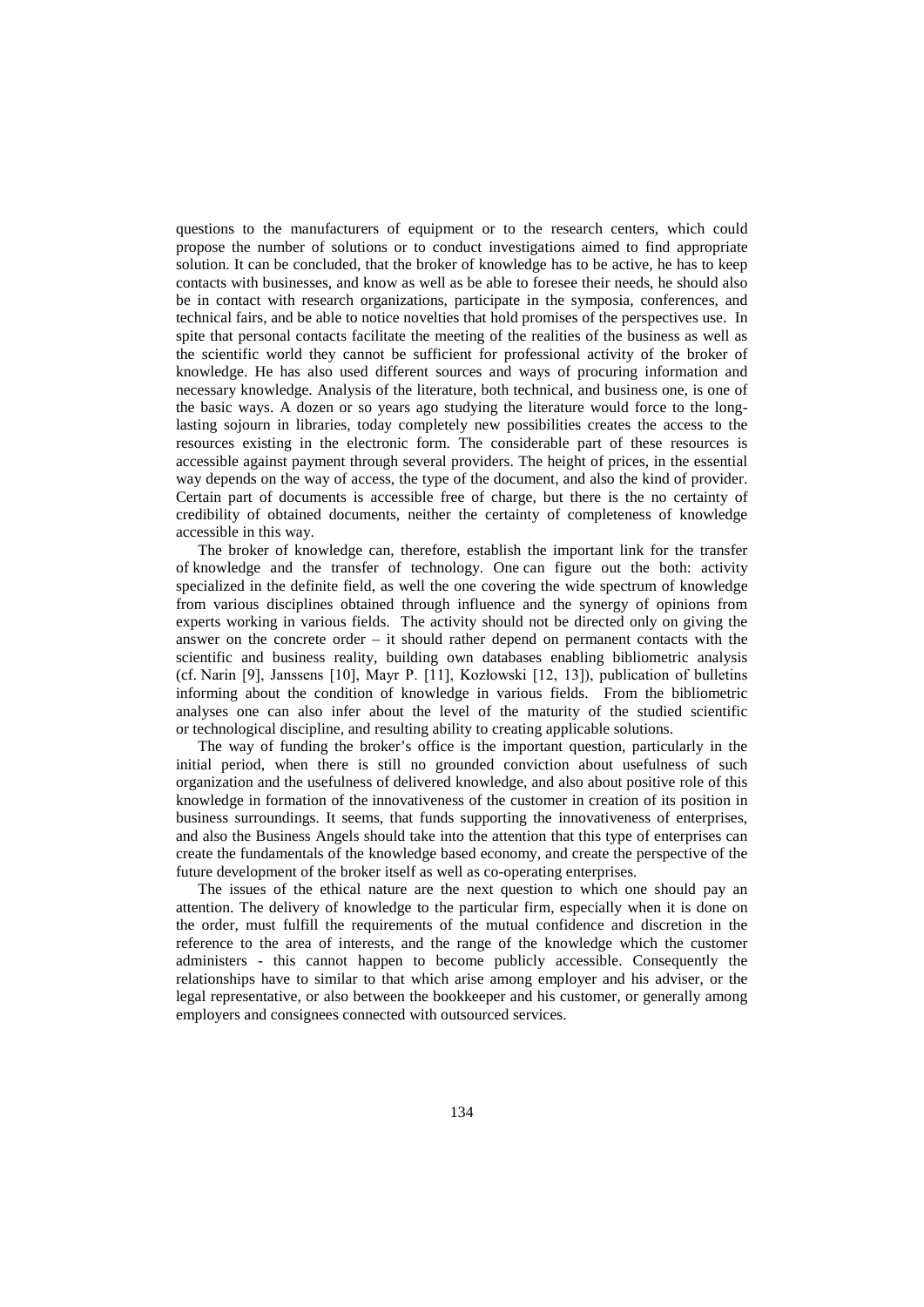### **6. Conclusions**

Innovation is considered to be the most important factor determining competitiveness of the manufacturing enterprises. The notion of innovation covers technical, technological aspects as well as style of management. In the most advanced cases innovation is based on completely new, fundamental scientific ideas, in other cases it may consist of a modification of already known concepts or transfer of knowledge from other sources, even from different fields of technology.

It is relatively rare, especially at small enterprises, that all needed knowledge is created inside the organization. In majority of cases at least some knowledge is transferred from outside. This obviously creates needs to establish links between providers and acceptors of knowledge. The broker of knowledge should built the platform between the research centers creating technological and organizational ideas from one side, and enterprises that can use these ideas to elevate their level of innovativeness, and market competitiveness, on the other side. Since that knowledge must cover various aspects, a professional knowledge broker should be able to analyze the state of art of technology, the availability of appropriate machinery, and eventually also suggest a possibility of cooperation at domestic and international levels. Moreover, the information should be provided discreetly, during relatively short time, and fulfill the requirement of high quality with respect to content, truth. To reach such ability a contemporary knowledge broker must be open minded, and must use several tools, especially computerized ones, already available. The most important sources of information and methods of data retrieval are reviewed in the paper. The role of knowledge broker will grow in the measure building of knowledge based economy, and in the measure of the popularization of the broker's services, as well as from the moment when the active brokers will demonstrate their usefulness for building customer's market position.

## **References**

- 1. Płowiec U.: Kształtowanie gospodarki i społeczeństwa odpowiadających cywilizacji wiedzy. [w:] Płowiec U. (Ed), Innowacyjna Polska w Europie 2020. Szanse i zagrożenia trwałego rozwoju. Polskie Wydawnictwo Ekonomiczne, Warszawa, 2010, pp. 261-305.
- 2. Green Paper on Innovation, Bulletin of the European Union, Supplement 5/95.
- 3. Brdulak J.J.: Zarządzanie wiedzą a innowacyjność. [w:] A. Błaszczuk, J.J. Brdulak, M. Guzik, A. Pawluczuk, Zarządzanie wiedzą w polskich przedsiębiorstwach. Szkoła Główna Handlowa – Oficyna Wydawnicza, Warszawa, 2004.
- 4. Gibbons M., Limoges C., Nowotny H., Schwartzman S., Scott P., Trow M.: The New Production of Knowledge: The Dynamics of Science and Research in Contemporary Societies, London, 1994.
- 5. Gibbons M.: New Imperatives for Science Policy in Central and Eastern Europe. [w:] A. Kukliński (ed) "Production of knowledge and the dignity of science." EIRLD University of Warsaw, Warsaw, 1996.
- 6. Nowotny H, Scott P., Gibbons M.: Mode 2' Revisited: The New Production of Knowledge. Minerva 41: pp. 179–194, Kluwer Academic Publishers, 2003.
- 7. Ziabicki A., 1976, Fundamentals of Fibre Formation, J. Wiley & Sons, London.
- 8. Wasiak A.: Współczesne Zasoby Informacyjne. Wyd. Wyższej Szkoły Ekonomicznej w Białymstoku, Białystok, 2007.